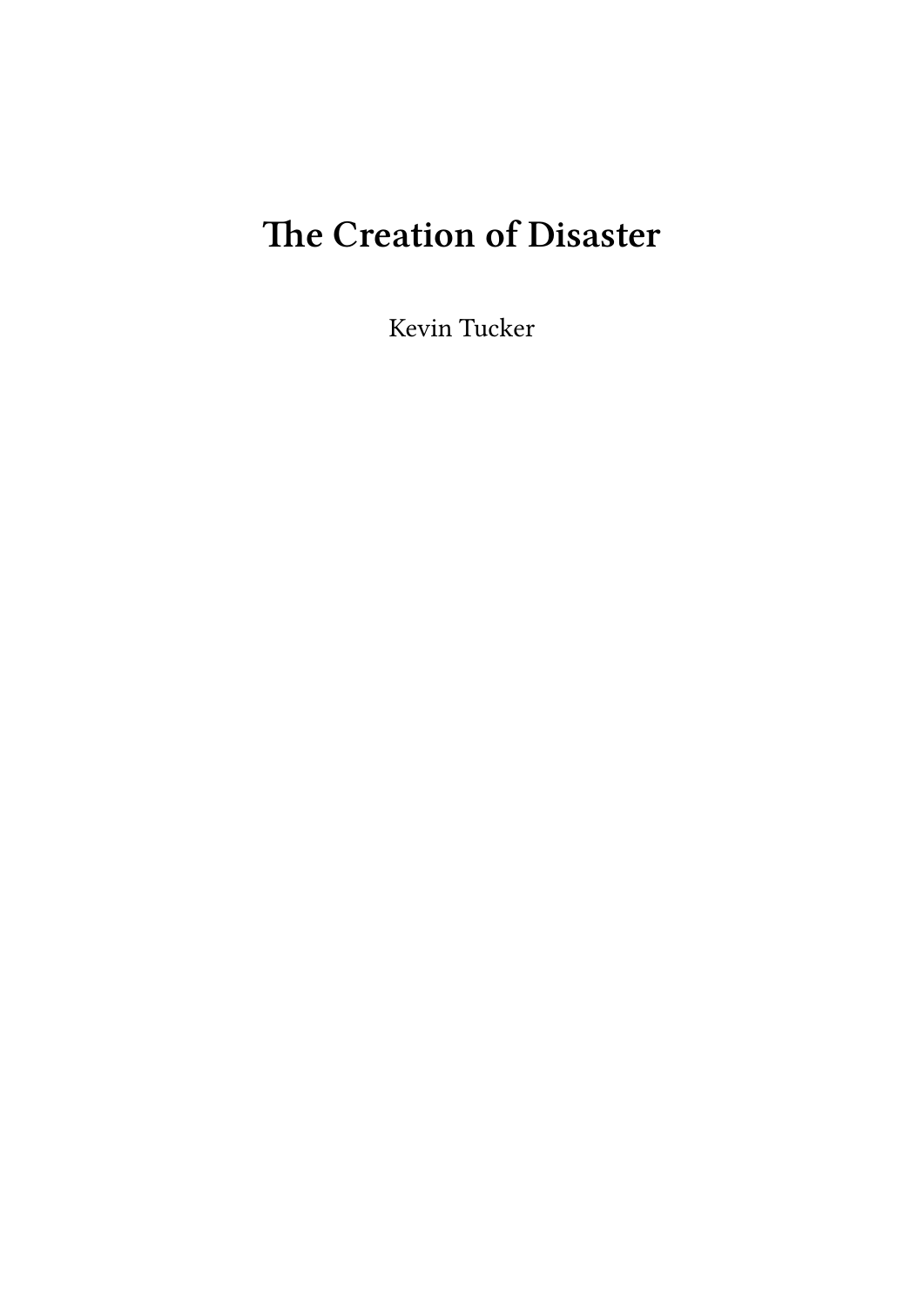## **Contents**

| The balance of nature, and our attempts to refuse it. $\dots \dots \dots \dots$ |  |
|---------------------------------------------------------------------------------|--|
|                                                                                 |  |
|                                                                                 |  |
|                                                                                 |  |
|                                                                                 |  |
|                                                                                 |  |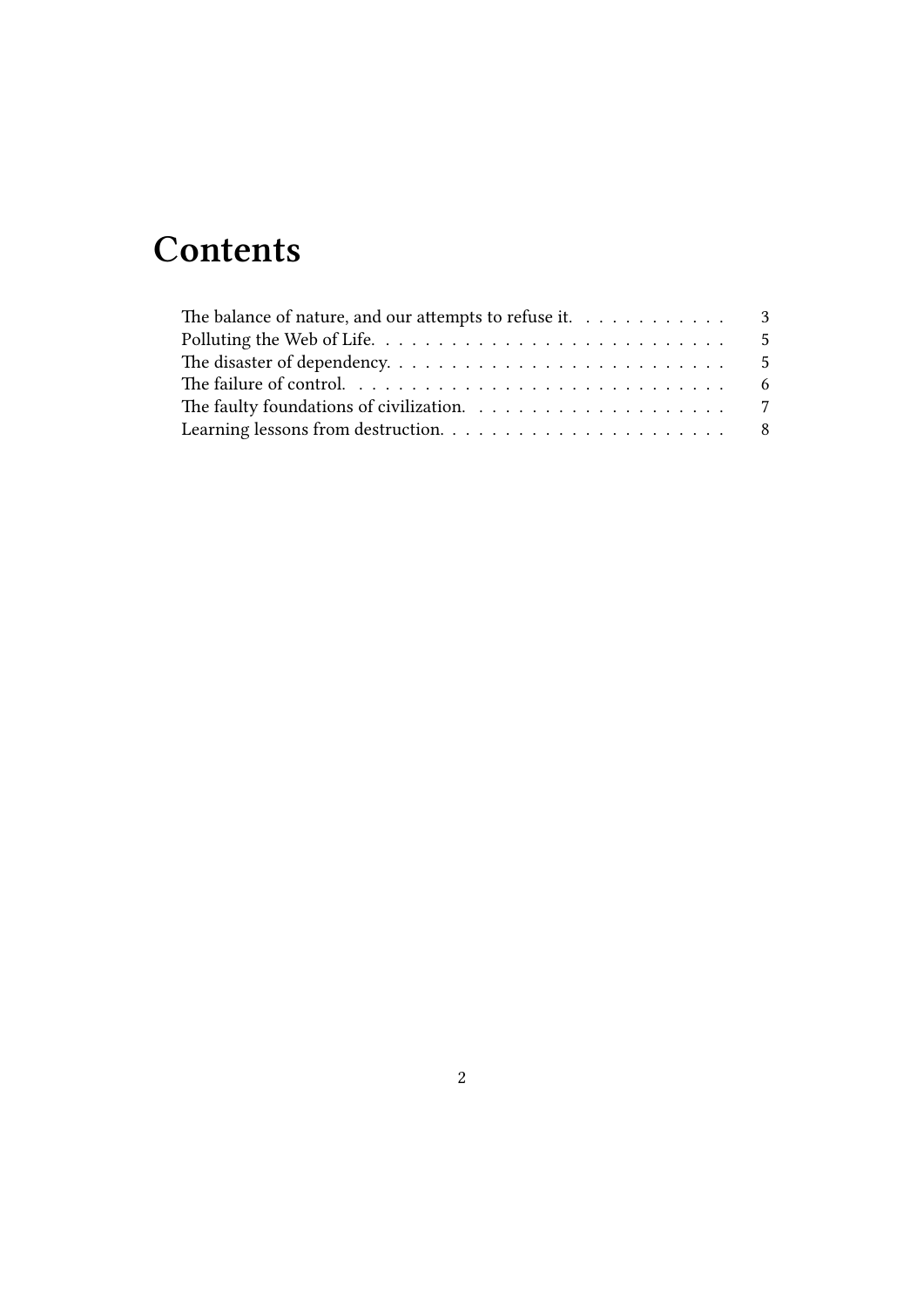One can't help but feel remorse for the thousands of victims involved in the massive earthquakes that recently hit India. Despite one's political views, the kind of hardships many have had to endure because of this incident, has granted a good deal of sympathy from those aware of the situation. But what are the lessons being learned? Is the aid sent with the notion that it will help rebuild the areas that have been struck, or will it go to help prevent. Either way, the most likely outcome will be that the tragedy will go down in history books and the dead mourned, but India will rebuild, and business will go on once again. That is till the next earthquake or other 'natural disaster' strikes. This wouldn't be unlikely, as it is how every other major 'disaster' of recent times has been treated. This isn't the first or last incident of this caliber and type to occur, so what do we do? We rebuild and move on, with more effort and passion than before, to help hold up the impossible ideal that we can sustain our way of life. It is becoming more and more necessary that we re-assess this reoccurring situation. The mentality that no matter what cards nature deals us (even if those cards are dealt by global warming or underground testing of nuclear arms or some other 'necessary evil of progress'), we will endure, and each time with more vigor and endurance. Every time a 'disaster' of this type occurs, we treat it as if nature has done us wrong. In many cases, we don't even offer more than sympathy and aid to those who suffered, primarily out of joy that it wasn't us who were forced to endure such hardships. Either way we turn a blind eye to the reality of the issue: that nature acts in cycles that we cannot possibly understand.

#### <span id="page-2-0"></span>**The balance of nature, and our attempts to refuse it.**

The cycles of nature are completely different than any human cycle that has been created (aside from the basic birth to death cycles, which as much as we try to, we can not change.). The cycles of nature are built upon a balance, which has kept the natural world functioning for its millions of years of existence. They are unpredictable and chaotic. They will never come and go in the same way, or even have the same individual effects. The only thing they will do for sure is catalyze the life cycles of all living things. This is what provides the air we breathe, the food we eat, the water we drink, and everything else that allows life to occur on this planet. Is it disaster? No, disaster entails destruction in a very negative sense. It implies misfortune and death (of course, this itself provides insight to the inner functions of civilized-conquering-rational thought). Is a life cycle something de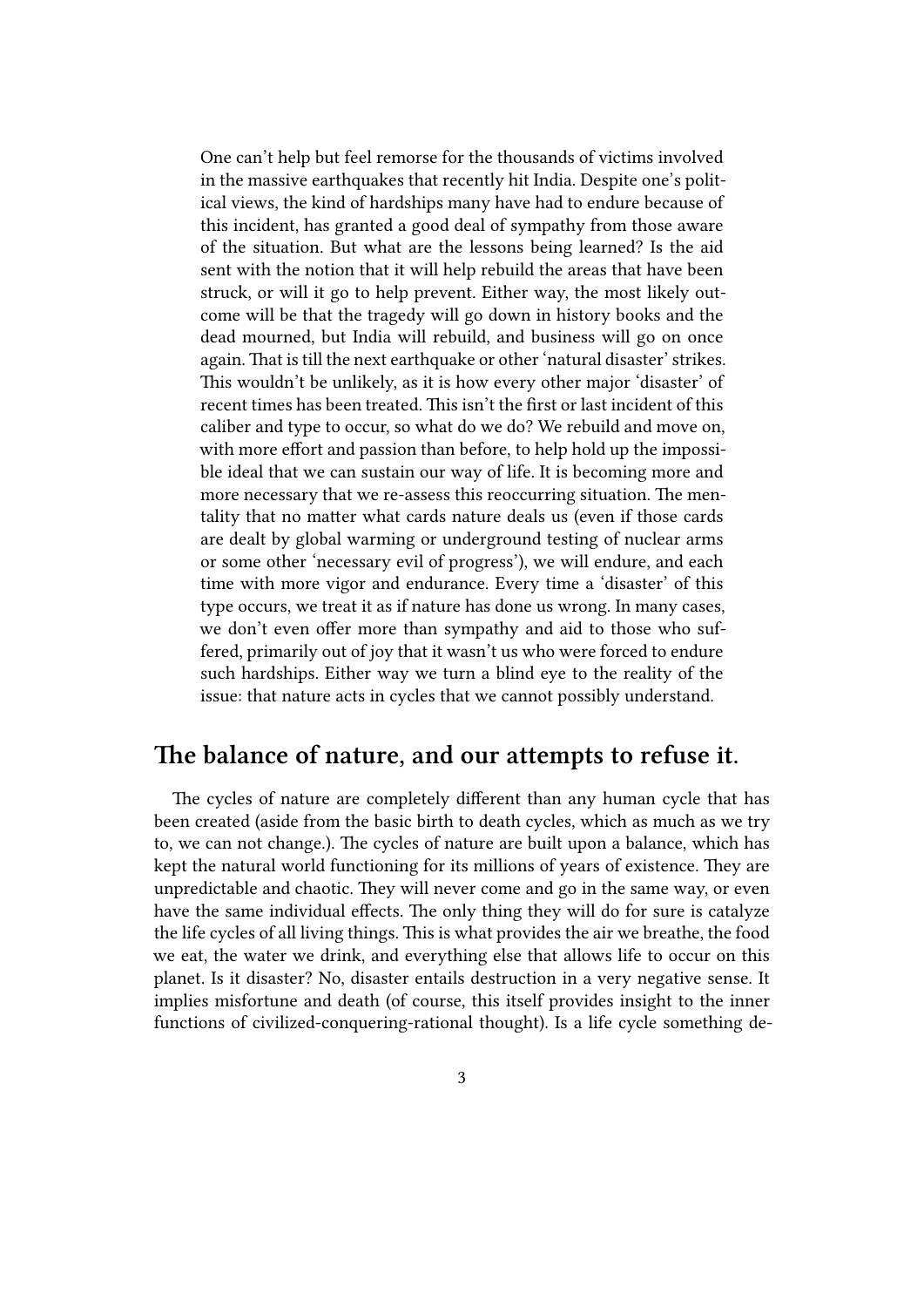structive? Of course it is not. There may be death involved in it, but it is not the end of life (as our languages would imply), but the flourishing of life. Nature will replace and renew itself; this is essential to life (the outlook that death is something to be mourned is another part of our self-removal from the whole of nature.). So how does this become a 'disaster'? It's obvious that there is misery involved when things like the earthquake in India, massive floods, ravaging fires, and so on, but why is this? Did the earth in India suddenly open up and devour thousands of bodies or did the movement of the crust (a natural cycle of ecological sustainability) cause the foundations of the unsustainable, above ground structures to be off set, and in most cases, to the point of collapse? Despite our growing up with science fiction and outrageous stories of action and adventure, we know that the Earth does not open up and swallow thousands of lives when an earthquake hits. So the obvious problem is that the misery is caused by the fact that our towering cities cannot take the cycles of the Earth. This has been the reason for lots of highly paid developers try to create foundations that can take slight movements in the Earth's crust. However, it has not been the reason for a mass rethinking of the foundations of civilized thought. Incidents like this are signs of the Earth screaming, 'enough is enough!' but we're not listening. Instead we come together to combat our loss of domination to nature and work to reclaim our throne. There is something inherently wrong here. What constitutes a disaster? Or better yet, what causes the misery of a disaster? This Earth has been inhabited for millions of years by billions of species, yet civilized humans seem to be the only ones who fear the natural cycles. Why is this? The foundations of civilization are obvious: humans felt that they would modify their surroundings to suit a lifestyle that would provide them with more of what they wanted. Was it all humans? No. Isn't it because we are formed in the image of God, and the Earth is left for our dominion? No, we existed well before civilization and lived as all other species do, but it should be no surprise that the idea of God only arose when it came to tricking the mass of people who would have otherwise been slaughtered by a thoroughly convinced minority. The idea of God/s gave justification for the war humankind would wage on nature to become its' kings. Does this mean that there is no god/creator/external power? No, there is obvious reason for skepticism, but there is no way of knowing either way. Regardless of if God does or does not exist, it is obvious that there is no glory in the mass destruction civilization has caused on nature and its' inhabitants. With or without God, we are headed towards suicide (this fact is widely seen, and it will not be the focus of this essay to deal with this issue more in depth.).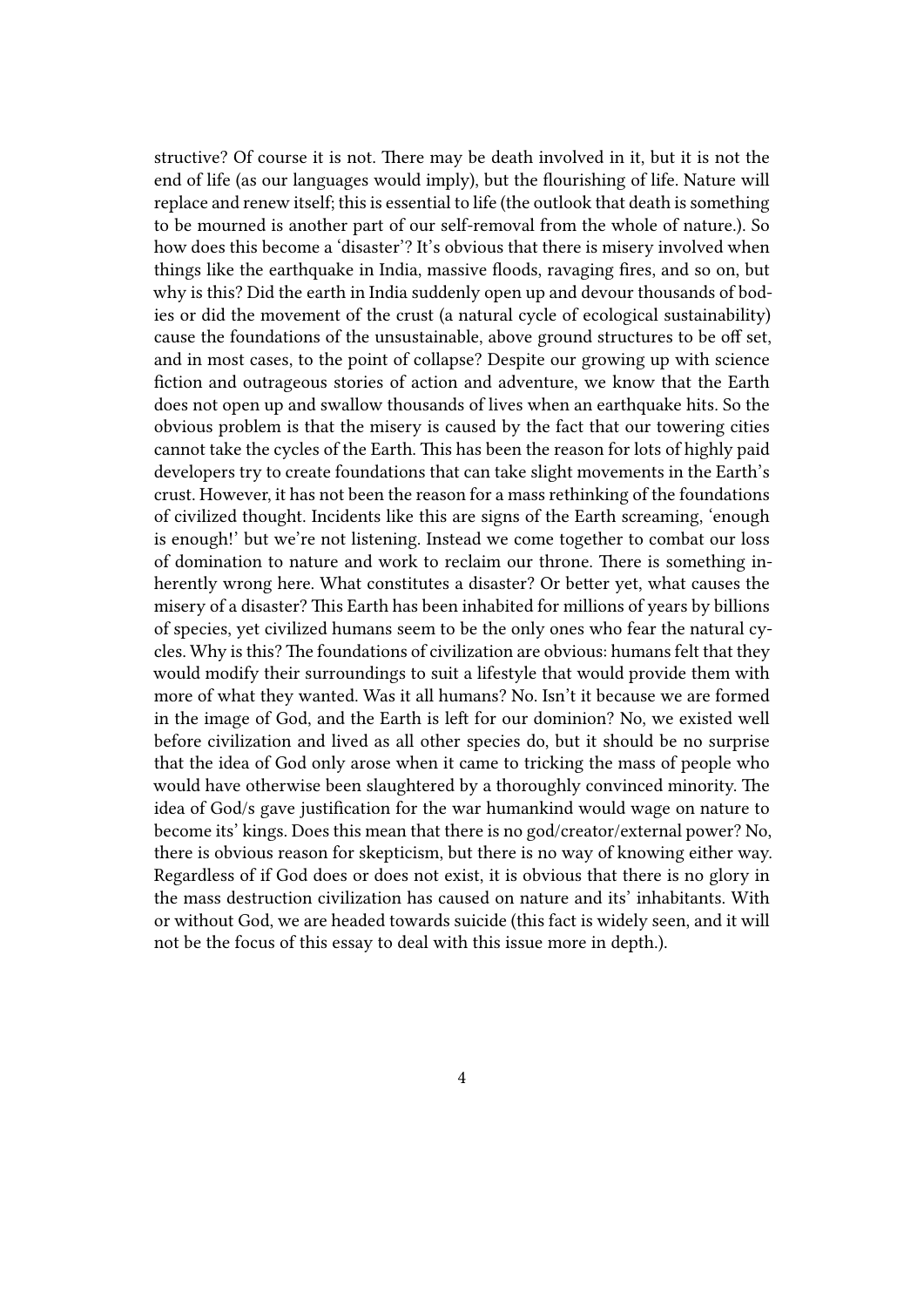#### <span id="page-4-0"></span>**Polluting the Web of Life.**

All things are dependent on a web of life; further than they could know exists, in order to perform the bare minimum of survival functions. This dependency is fixed upon the cycles of life, and while there is room for change, it requires balance. When balance is lost at one end of the cycle, the entire web will be affected. This is not uncommon, and that is why nature goes through cycles to keep the balance of life in order. All things follow this basic rule of existence, and those who don't become extinct or fall back in line. This is how life works, whether we like it or not. As the case would be, about 10,000 years ago, a group of Homo sapiens decided they didn't like it. They decided they didn't like it. The mass of Homo sapiens lived by gathering, hunting and in some cases, small scale agriculture (but by no means the sole or primary means of providing the basics of life.). This group decided that they would partake in full-scale stewardship of the Earth. Unlike other groups, this one required a change to the order of things. The amount of change gradually increased as the dependency and surplus led to excesses in population and need for more resources. In line with this change was settlement. In order to consistently grow food, there needed to be a constant and long-term involvement with certain areas of land. This is where the dependency on the web of life moved to become a dependency on sameness. In order to provide for the group, there needed to be a certain amount of food available. Any unforeseen blow to this would result in devastation, as long as alternative means of survival were not available. As any of us can see as we look upon our current situation, that group grew and conquered until it required the entire planet to play different parts in providing the necessary (and increasingly more and more unnecessary) elements for survival. The foundation of this has been stability of the land. The majority of physical structures have risen in the last five centuries and have required constant maintaining, or they are subject to the laws of gravity. They are built upon the impossible idea that nature will refrain from its' life cycles where we have placed our flags of domination. This brings us to our current state of disasters.

#### <span id="page-4-1"></span>**The disaster of dependency.**

In the case of an earthquake, non-civilized life would feel little effect. There is always the possibility of a tree falling on an unsuspected animal, but this is in light of our situation; in which a building will collapse, becoming a tomb for thousands of unsuspecting inhabitants. The first situation, which may cause temporary hardship, is by no means a large-scale center of devastation. When a city is torn apart, it becomes a prolonged hardship. The people in the city are dependent upon life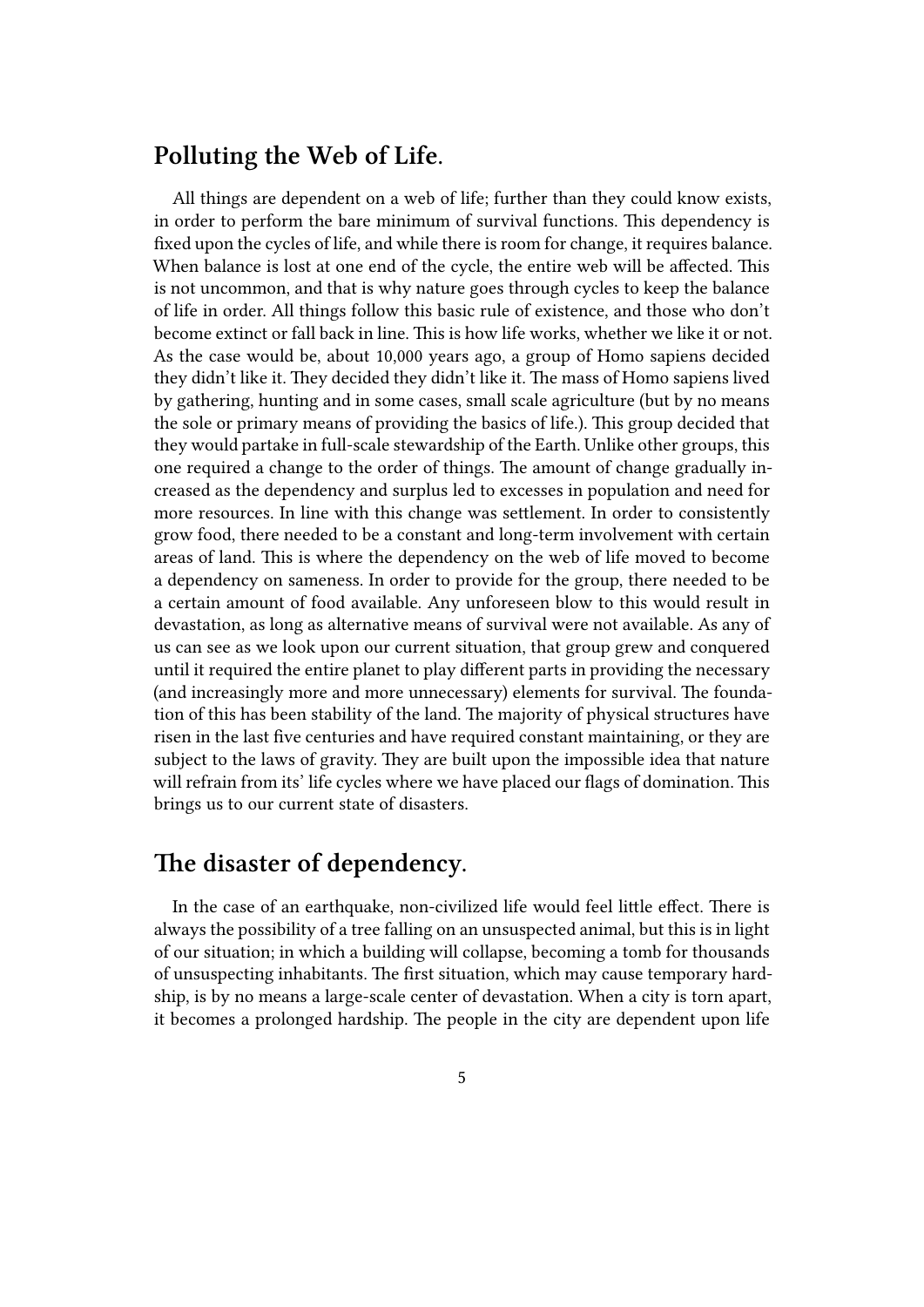following the synthetic cycles of civilization. If there is no food on the shelves at the grocery store, they will starve. If their workplace is smashed by such an incident, they won't have the money to buy food. If something like a fire were to wipe out their living space, they would be left with little and their own lives would be at stake. In all cases, the communities surrounding may provide some help, but what of the case of such magnitude as India's earthquake. The message is clear, as long as we are dependent on some impossible ideal of sustained life cycles in order to meet the needs of a synthetic society, our existence if futile. The earthquake in India is one of many warning signs that our lifestyles are out of balance with nature, and if we don't do something to change it, we face certain extinction. The earthquake of India is an extreme warning, and many may feel that they are living in an area where they are unlikely to share the fate of the thousands of Indians. We need not look far to see the warnings closer to home, or in them for that sake. Almost every day on the news you will hear of the tragic deaths of a family who were sleeping when a fire took their lives and all earthly possessions. Or maybe one member awoke and nearly died while trying to save all the possessions they couldn't live without. The cigarette someone flicked on their yard, or the pot the accidentally left on their stove, or the electrical outlet that was faultily wired, or the gas leak in the furnace may have started the fire. There's a million ways to die in any of our modern structures. A fire is just an example, trying to prevent this inevitable possibility won't keep you from falling down the stairs, or from having a sharper possession seriously wound you in a strange accident that you never thought would happen (especially not to you!). These things happen thousands of times a day and we turn the blame for each incident towards whatever target is available. The reality of the situation is that there is an entire system of thoughts at work here that perpetuate this system.

#### **The failure of control.**

Control is a central component to civilization. The control of nature is impossible, as has been shown above. This hasn't stopped us though, our reasons for attempting to control natures' cycles are obvious: they destroy what we work so hard to build and maintain. Erosion takes its toll on the strip malls we build. Gravity takes it toll on skyscrapers (and planes regularly). And when we strip the tops of mountains and hills away, the winds and rains are destroying more and more of the structures we build in their old places. There is no stopping nature, and our attempts will fall back on us. This is especially clear when it comes to 'forest management.' We have specialists who spend years in schools learning how to extract resources from nature, in a way that may allow some life to still exist beyond its'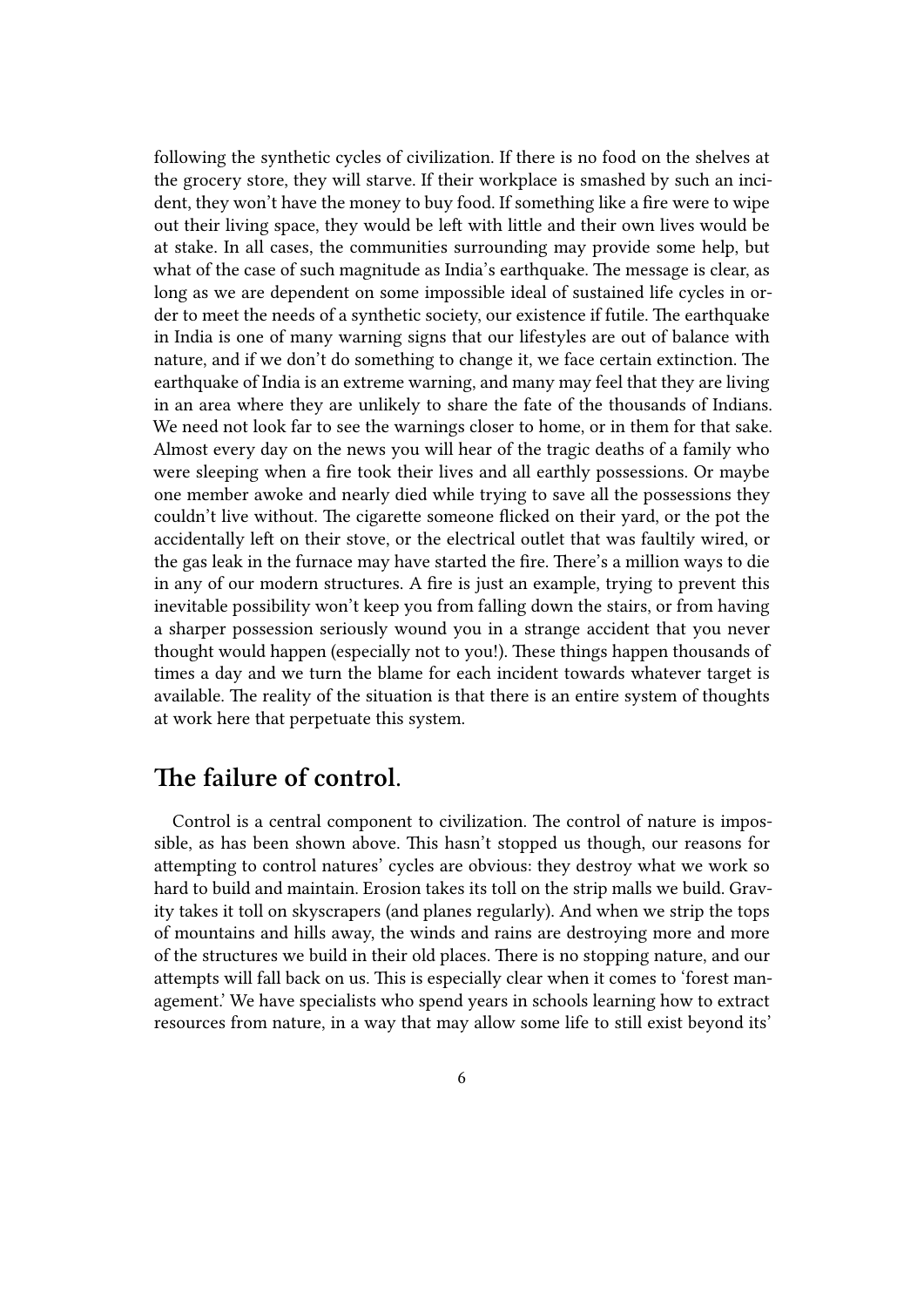direct resource needs. This is of course not exempt from the massive deception and corruption that the power we have self-proclaimed has instilled. A forest fire is not a disaster, no matter how hard we pretend one is. What happens in a forest fire is beyond our capacity of knowledge to understand. It is becoming increasingly clear though; that what is taking place is a revitalization of life in the forests. However, when we sanction the remnants of nature off into 'parks,' we have to provide a service to those whose feel they pay for them to not be cut down. That is those 'parks' exist for the amusement of the city living, taxpayers (must unaware of the massive deforestation going on on those lands.). So they have to keep the parks in order for those who come to see them, and to let a fire play itself out naturally could be devastating. So in the name of preservation, a forest fire is doused with chemicals, which will later, find their way back into rivers and streams, soil and air, and the bodies of all life (of course, this also includes unnatural fires, such as those caused by campers without the decency to watch their own flames). There is a fear that the fire will spread to nearby cities. Again, this is the disaster of our dependency. Tribes and animal societies never worried themselves of these things, because they aren't a threat. Fires didn't brew in basements and gas lines, as they obviously don't have these things. They don't wipe out one's surplus if they don't have one. It can be a hardship, but it is not deadly as it is to us. Nonetheless, this doesn't stop us from trying to control nature. We poison the environment and ourselves to give the image that we can sustainably control nature. It is beyond our control.

### **The faulty foundations of civilization.**

The foundations of civilization are built upon shortsightedness. We see only what is resourceful for us, but the entire web of life is beyond our contemplation. When we exterminate insects or rodents, we don't understand why there has been an increase in the population of other 'pests.' The web of life balances itself, when we only see the parts closest to use, and carry forth with no respect for life outside of that, we throw the balance off. When we clear-cut the rainforests, we don't understand why the trees aren't healthy like the ones before. This is because we didn't know that they need bacteria that take hundreds of years to flourish, but we destroyed them all when we cleared out the forest before hand. It's not an issue of lack of knowledge, it's just a fact that civilization has refused to acknowledge: life is too complex to try to understand all of its functions. We aren't meant to understand it all, only to carry out our part of the cycles. When we stepped out of our cycles and set forth towards domination of the planet and its' inhabitants we overlooked this basic fact. Towards the point of near total domination (taking us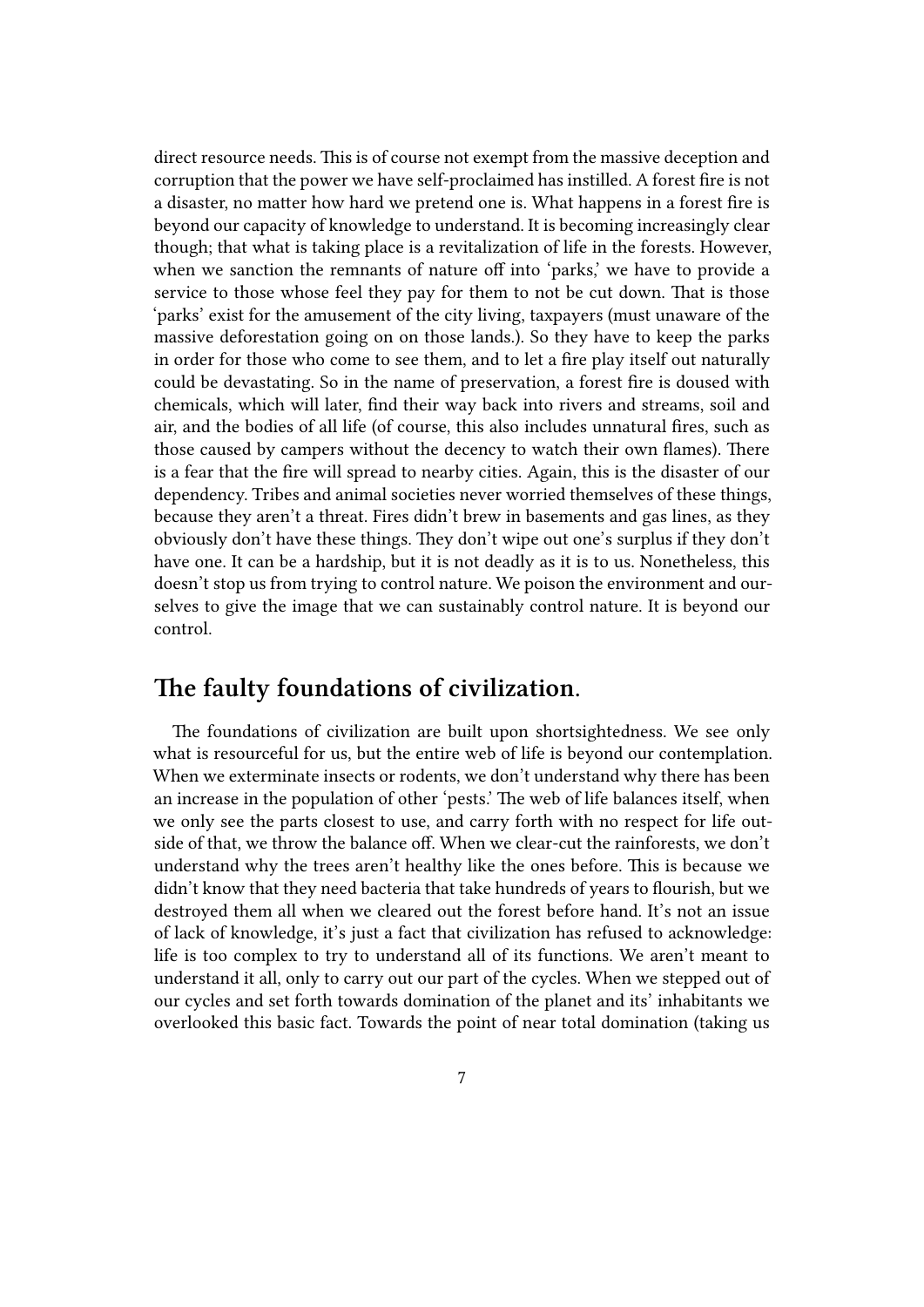into the very core of life as we know it, DNA), we are realizing more and more the results of our shortsightedness. Centuries of carefree industrialism have caused massive implications for the ecosystems, and the reality of this has been hitting us in the face and giving us tumors for years now. Obviously, this should be ground for a massive rethinking of the basic assumptions of civilizations. However, it's only led to slight greening of the industrial system and massive trickery on the part of public relations. We still live by the dictum of 'progress by any means necessary.' The circle of 'necessary evils' is constantly expanding to meet the level of resources needed to fuel the death culture. Our rationality of determining what we will allow to happen in order to fill our consumptive lifestyles is pulling from the depths of greed in the name of our representation-turned-god, money. Our air, water, soil, and very essence of life are being polluted. We live by the out-of-sight, out-of-mind mentality, as we throw out what we feel we have no use for into the heaping trash mounds that surround our cities (and beyond those limits, as our trash is now being poured into space and underwater.). This all to keep up the idea that we are superior, and exist outside the realm of nature, that we have the ability to control it, and determine its' fate that we can reach into the DNA and manipulate evolution to keep up with the diseases (the bi-products of industrial/technological existence). We are covering our ears to the warnings of nature that this is not so, but that won't keep the consequences from pushing us into extinction. We have to start listening, and ask ourselves, "is it worth it?"

#### **Learning lessons from destruction.**

It is beyond obvious that we are not meant to rule nature. What is it that we are holding on to that we can't just let go of? Our mediated existence, the future we constantly look forward to but never reach, anticipation of not having to work anymore to meet the basic needs of survival, all our material possessions that could be wiped away in an unpredictable fire, yet we would be willing to die for. The whole of civilized existence is a burden, on the planet and our own lives. How long will we try to hold up the impossible empire? How long will we try to justify our destruction, when the very thing we are worshipping could destroy us at any second? Our lives are at risk in civilization. We never know what disaster could happen or when, but we are trapped. Everything around us could take our lives and what would we have to show for it aside from a contribution to the impossible dream, and it won't be shedding a tear at your funeral. Disasters are one of the many costs of civilization and settlements, they will occur as long as these things exist. So do we start listening to the warnings or do we learn lessons from societies that function in balance with nature? One solution ends in disaster and the other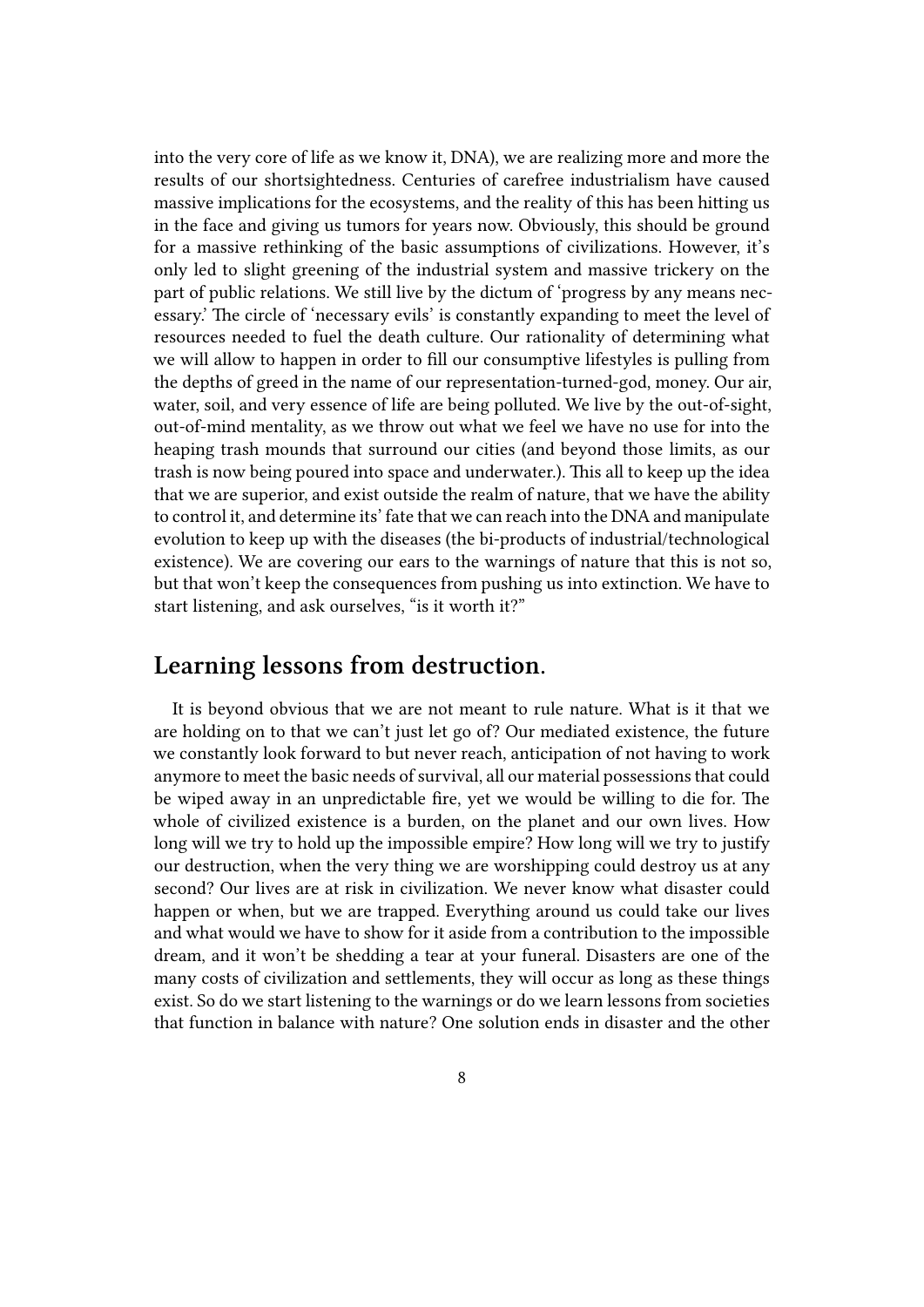solution is life. It's up to use to choose which will be our fate and to act upon this decision.